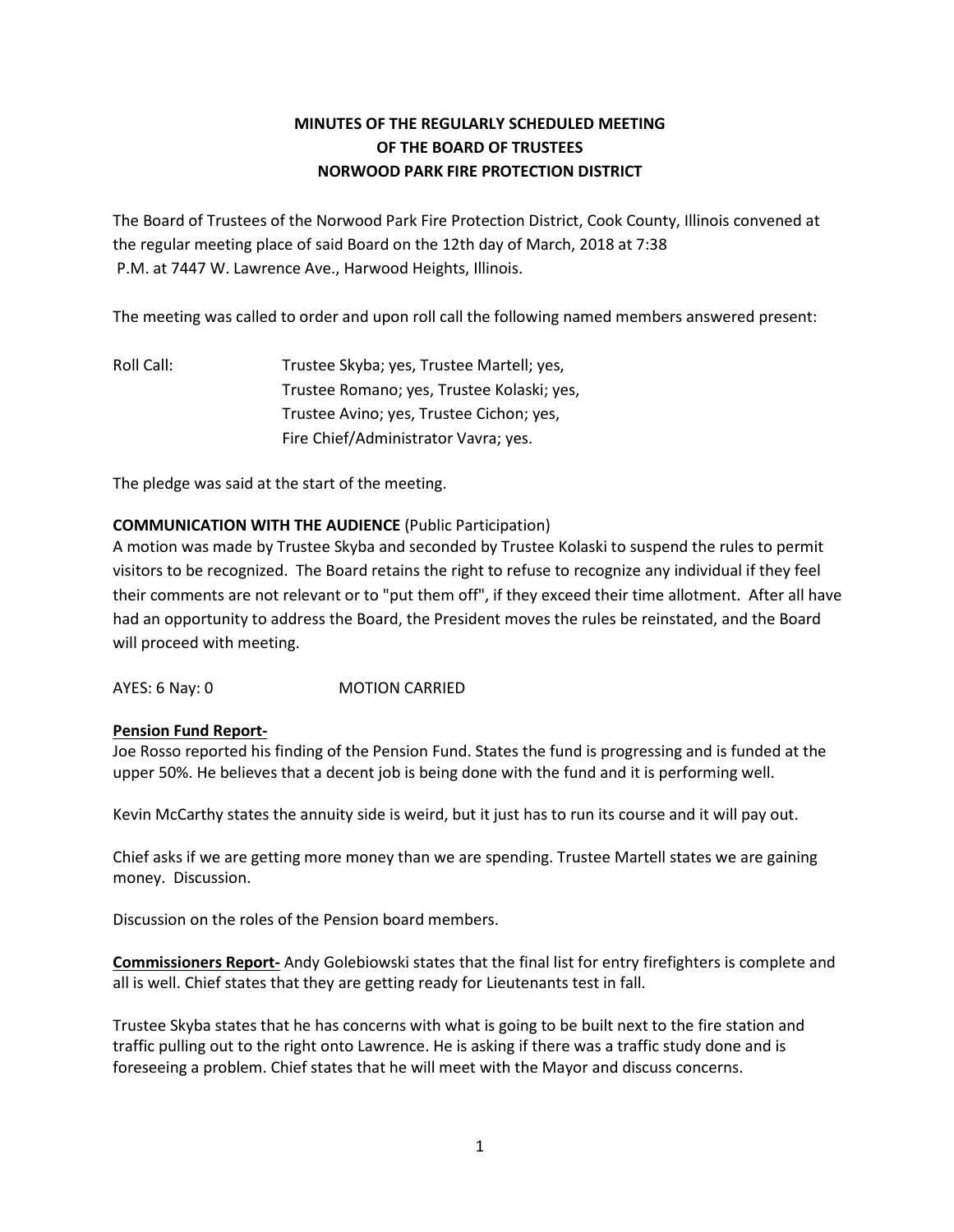Trustee Skyba also discussed about the paver bricks and District 80 Band, he wants to make sure it is clear that he did not mean to use public money on this cause.

Motion by Trustee Avino and seconded by Trustee Kolaski to approve the minutes of the Special meeting held on February  $12^{th}$ , 2018.

Roll Call: Trustee Skyba; yes, Trustee Martell; yes, Trustee Romano; yes, Trustee Kolaski; yes, Trustee Avino; yes, Trustee Cichon; yes.

AYES: 6 NAY: 0 MOTION CARRIED

Motion by Trustee Romano and seconded by Trustee Cichon to approve the minutes of the Regularly Scheduled meeting held on February  $26<sup>th</sup>$ , 2018.

Roll Call: Trustee Skyba; yes, Trustee Martell; yes, Trustee Romano; yes, Trustee Kolaski; yes, Trustee Avino; yes, Trustee Cichon; yes.

AYES: 6 NAY: 0 MOTION CARRIED

Motion by Trustee Martell and seconded by Trustee Avino to approve and keep closed the minutes of the Closed Session meeting held on February 12<sup>th</sup>, 2018.

Roll Call: Trustee Skyba; yes, Trustee Martell; yes, Trustee Romano; yes, Trustee Kolaski; yes, Trustee Avino; yes, Trustee Cichon; yes.

AYES: 6 NAY: 0 MOTION CARRIED

Motion by Trustee Kolaski and seconded by Trustee Skyba to approve and keep closed the minutes of the Closed Session meeting held on February  $26<sup>th</sup>$ , 2018.

Roll Call: Trustee Skyba; yes, Trustee Martell; yes, Trustee Romano; yes, Trustee Kolaski; yes, Trustee Avino; yes, Trustee Cichon; yes.

AYES: 6 NAY: 0 MOTION CARRIED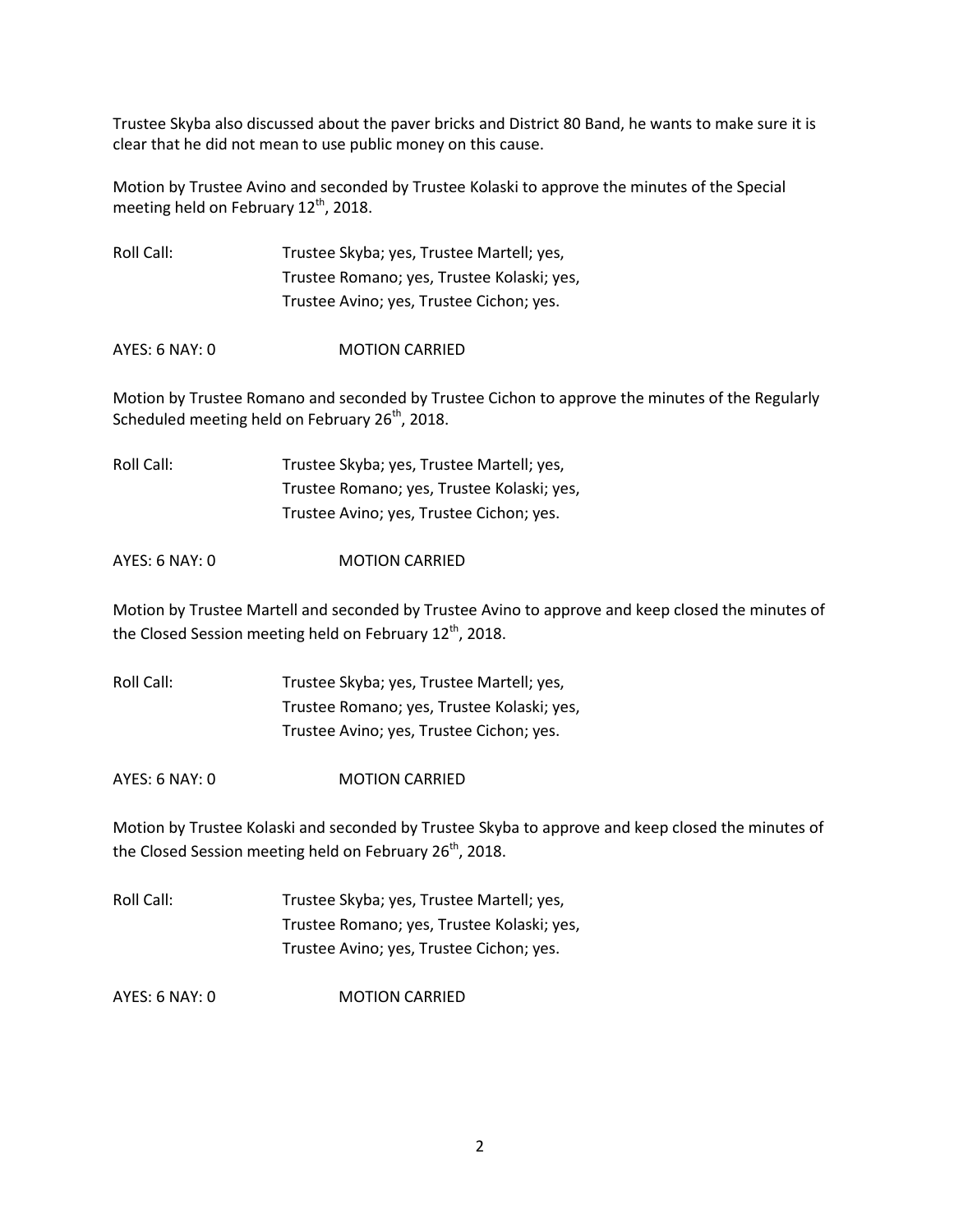Motion by Trustee Romano and seconded by Trustee Martell to approve payment of all current disbursements in the amount of \$456,100.81.

Trustee Romano stated that we have been on target for the past six months with our expected expenditures. Chief explained some of the bills that were higher than usual that Trustee Romano asked about.

# Roll Call: Trustee Skyba; yes, Trustee Martell; yes, Trustee Romano; yes, Trustee Kolaski; yes, Trustee Avino; yes, Trustee Cichon; yes.

AYES: 6 NAY: 0 MOTION CARRIED

## **TREASURER'S REPORT**

## Schedule of Assets (Arising from Cash Transactions) February  $28^{\text{th}}$ , 2018

#### Assets

| Checking and money market accounts (interest rate-APY):      |              |
|--------------------------------------------------------------|--------------|
| Byline Bank checking #4303503 (0.046%)                       | 12,769.95    |
| Byline Bank money market #4303498                            | 351,700.66   |
| Byline Bank ambulance billing money market #4304492 (0.295%) | 370,067.31   |
| Byline Bank-Medical #1003102                                 | 1,990.69     |
| Byline Bank- FSA #9990034868                                 | 5,062.17     |
| Total checking and money market accounts                     | \$740,590.78 |

## **Certificates of deposit (interest rate and maturity):**

| Belmont Bank (1.25%, 09/10/18)                           | 643,397.73     |
|----------------------------------------------------------|----------------|
| Belmont Bank (1.00% 08/05/18)                            | 129,522.90     |
| Belmont Bank (1.35% 06/23/18)                            | 437,107.23     |
| Belmont Bank (1.00% 08/21/18)                            | 537,892.20     |
| Belmont Bank (1.00% 07/19/18)                            | 380,034.48     |
| Total certificates of deposit                            | \$2,127,954.54 |
| Total checking, money market and certificates of deposit | \$2,868,545.32 |

Motion by Trustee Martell and seconded by Trustee Skyba to approve the Treasurer's report as presented from the Financial Statement for February 2018.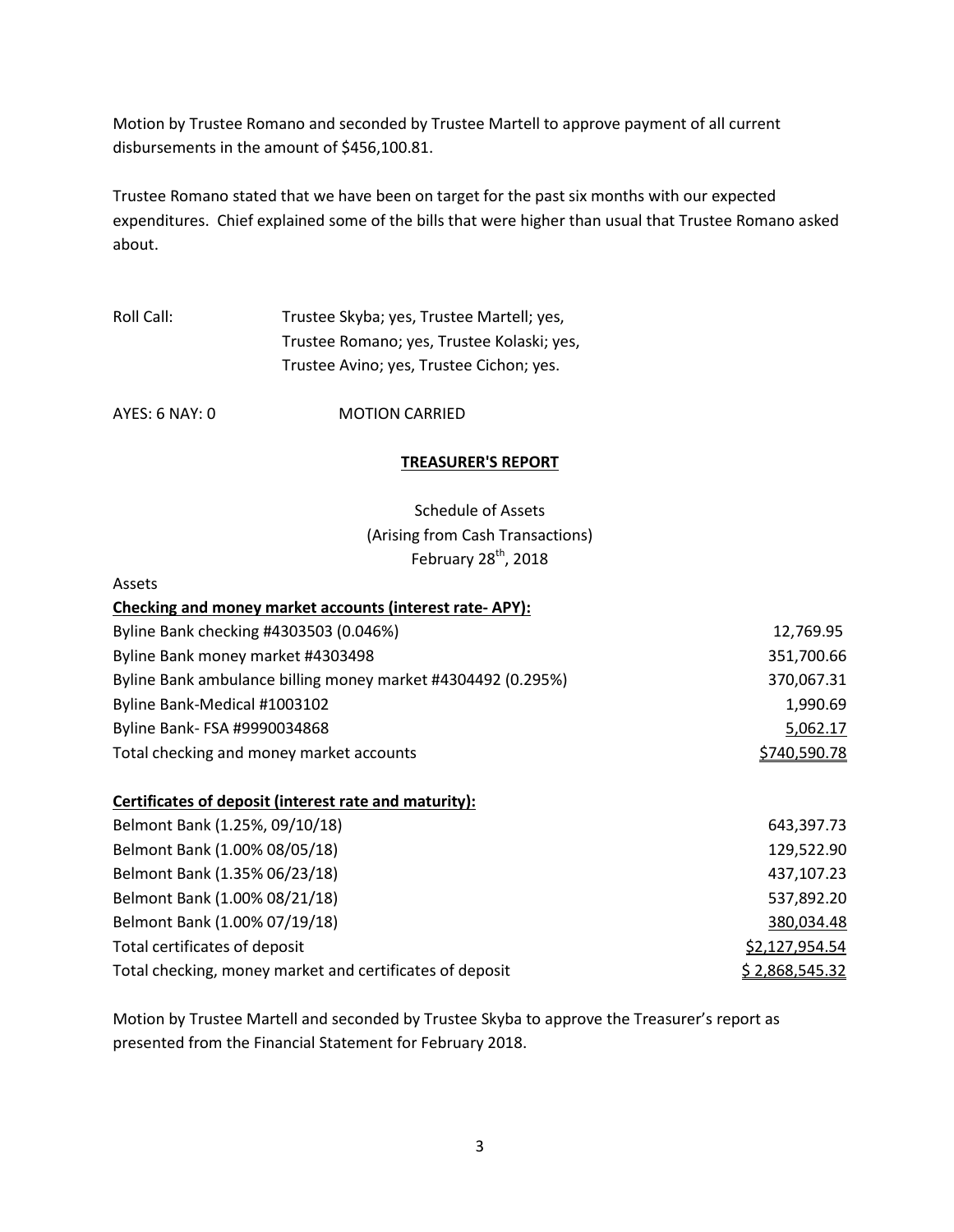Trustee Romano stated that we have received money from property taxes and should be receiving more this month. He states that banks are now beginning to offer 2 plus percent on CDs, so that will help in the future. Trustee Romano passed out cash projections; he was expecting 1.7 million in property so we are short right now. Discussion that we may be short \$438,000 with the projection. The reserve is shrinking.

Discussion. Trustee Martell states that he thinks the county overpaid the District last year.

Roll Call: Trustee Skyba; yes, Trustee Martell; yes, Trustee Romano; yes, Trustee Kolaski; yes, Trustee Avino; yes, Trustee Cichon; yes.

AYES: 6 NAY: 0 MOTION CARRIED

#### **Chiefs' Report:**

Chief Vavra stated that his report was given to all trustees

Response times are going well and he will continue to monitor.

We applied for the AFG Grant and contacted our Representatives and Senators to send letters of support.

We will be replacing our cots with power cots. Mr. Lupo, from Norwood Park Township, has agreed to purchase one of them, roughly \$15,000.

We have the rough drafts of the annual report and newsletter completed to go for committee review. The newsletter is good for points with the ISO evaluation which is an added bonus.

We received a grant from ComEd which was approved and are replacing all the lights; we are waiting for materials to come in.

Motion by Trustee Martell seconded by Trustee Cichon to approve the Chief's report for February 2018.

AYES: 6 NAY: 0 **MOTION CARRIED** 

**President's Report:** Trustee Martell stated he wanted to express sympathy to Trustee Skyba and his family for the loss of his mother.

He asks that the Chief and Finance Committee work on a way to charge for Inspections except for nonfor-profit and possibly residential properties.

Trustee Martell also explained how the District had to use a CD to fund the operating fund. We need 2.2 million to break even which we are not going to make. He would like the Finance Committee and Chief to pursue a Line of Credit in case we need to use it.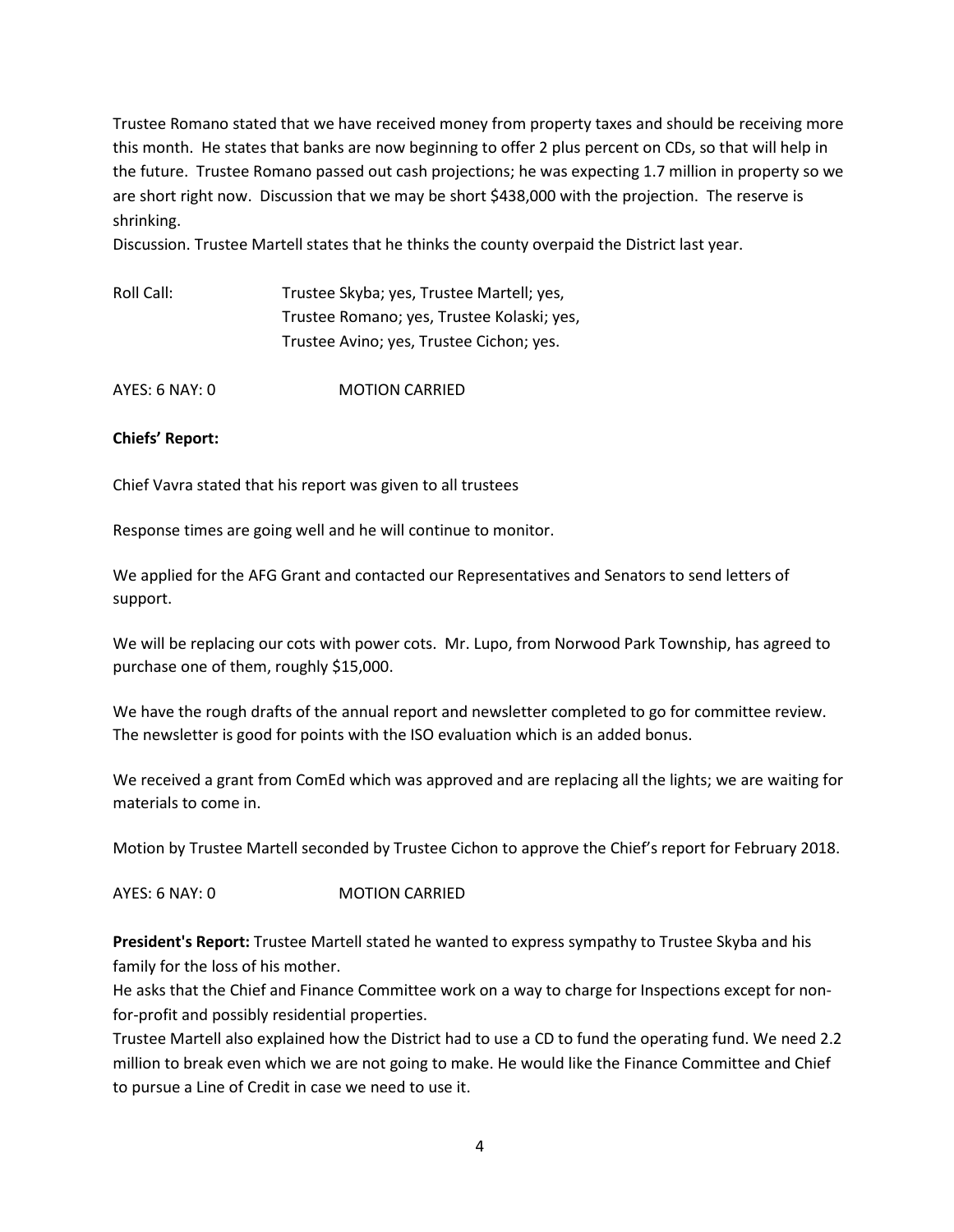## **Committee Reports:**

Finance & Information Technology Committee- Trustee Romano stated we are going to need to have a meeting to start reviewing these options. Just a reminder there is a negotiating committee meeting coming up.

Building and Equipment Committee- Chief stated that they will be looking at painting and possibly some ground keeping depending on the next store property.

Policy Committee- Trustee Kolaski stated that he asked the chief to look at the most important area of the policy manual and for changes to be passed within two readings. Discussion on the process.

Strategic Planning Committee- Trustee Martell states there will be a meeting in April.

Human Capital Committee- Trustee Skyba stated there is nothing at this time and will have a meeting in April.

Community Relations Committee-Trustee Avino stated they met last month; newsletter updates were the main topic. There will be another meeting coming up. Trustee Skyba wanted to thank the community and firemen that are supporting Saving District 80 Band. There was a fundraiser at Twin's today/tonight and he knows that many firemen took part in it.

Fire Commissioner & Pension Board Governance & Oversight Committee- Trustee Cichon stated the Commissioners have an updated entry level list and the Pension Fund reported tonight.

## **Old Business:**

Failure to move forward with the approval of Ordinance #18-1 due to failure of a motion.

Motion by Trustee Skyba and seconded by Trustee Avino to table Ordinance #18-1, an Ordinance ratifying the Automatic Aid Agreement with Rosemont Fire Department.

Trustee Martell asked if this should go to committee. Some trustees felt that it should. Chief Vavra stated that this is an operational issue and not a policy or monetary issue and is unsure if there is a committee that would cover this. Discussion. Trustee Martell stated that some of the board members issue is that they did not hear about it when it was starting to be worked on a couple months ago. Discussion on why this has not been passed with prior chiefs because of the concern of tying up our resources. Chief states this is like an SOP and not a policy, he does not run SOPs past a committee. Discussion. Trustee Romano states he would like to see a time limit because we have not done this before with Rosemont and see what happens. Chief states there is a 60 day out if there is an issue. Trustee Martell states the Chief may not meet his goals if he ties up resources to another town.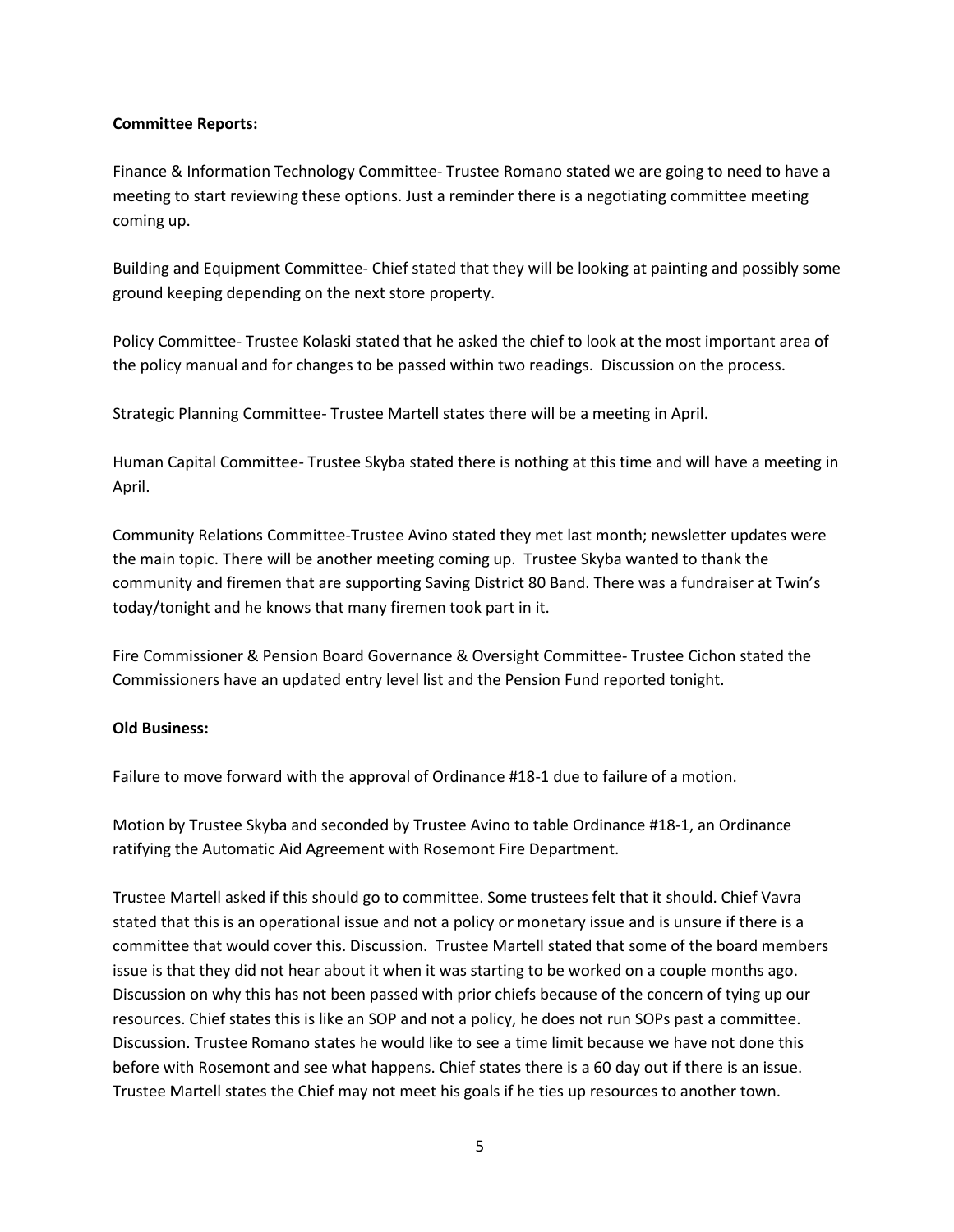Vote to pass the Ordinance was not motioned. Motion to tabled Ordinance and send to committee was approved. Either the Policy or Finance Committee will review.

Roll Call: Trustee Skyba; yes, Trustee Martell; yes, Trustee Romano; yes, Trustee Kolaski; yes, Trustee Avino; yes, Trustee Cichon; yes.

AYES: 6 NAY: 0 MOTION CARRIED

### **New Business**

Motion by Trustee Martell and seconded by Trustee Avino to approve Comcast as Norwood Park Fire Protection District's phone provider; this will include cable, internet, phone lines and T-1 lines at a monthly cost of \$1,079.45 for three years.

| Roll Call: | Trustee Skyba; yes, Trustee Martell; yes,  |
|------------|--------------------------------------------|
|            | Trustee Romano; yes, Trustee Kolaski; yes, |
|            | Trustee Avino; yes, Trustee Cichon; yes.   |

Chief states there is a projected \$8,000 savings a year. We will need 30 working days to switch over the T-1 line. One of the T-1 lines on MCD that we get invoiced for cannot be switched until June. In April there will be a letter sent because we must give 60 day notice. Discussion. There will be an installation, one time, charge as well.

AYES: 6 NAY: 0 MOTION CARRIED

Motion by Trustee Kolaski and seconded by Trustee Cichon to go into Closed Session Pursuant to Section (2)(c)(1) of the Open Meetings Act (to discuss the appointment, employment, compensation, discipline, performance or dismissal of specific employees of the public body); and/or section (2)(c)(11) of the Act (pending, probable or imminent litigation); 5 ILCS 120/2(c)(3) Selection of a person to fill a public office and Section 2 (c)(2) Collective Negotiating matters between the public body and its employees.

| Roll Call: | Trustee Skyba; yes, Trustee Martell; yes,  |
|------------|--------------------------------------------|
|            | Trustee Romano; yes, Trustee Kolaski; yes, |
|            | Trustee Avino; yes, Trustee Cichon; yes.   |

AYES: 6 NAY: 0 MOTION CARRIED

Went in Closed Session at 8:47 PM